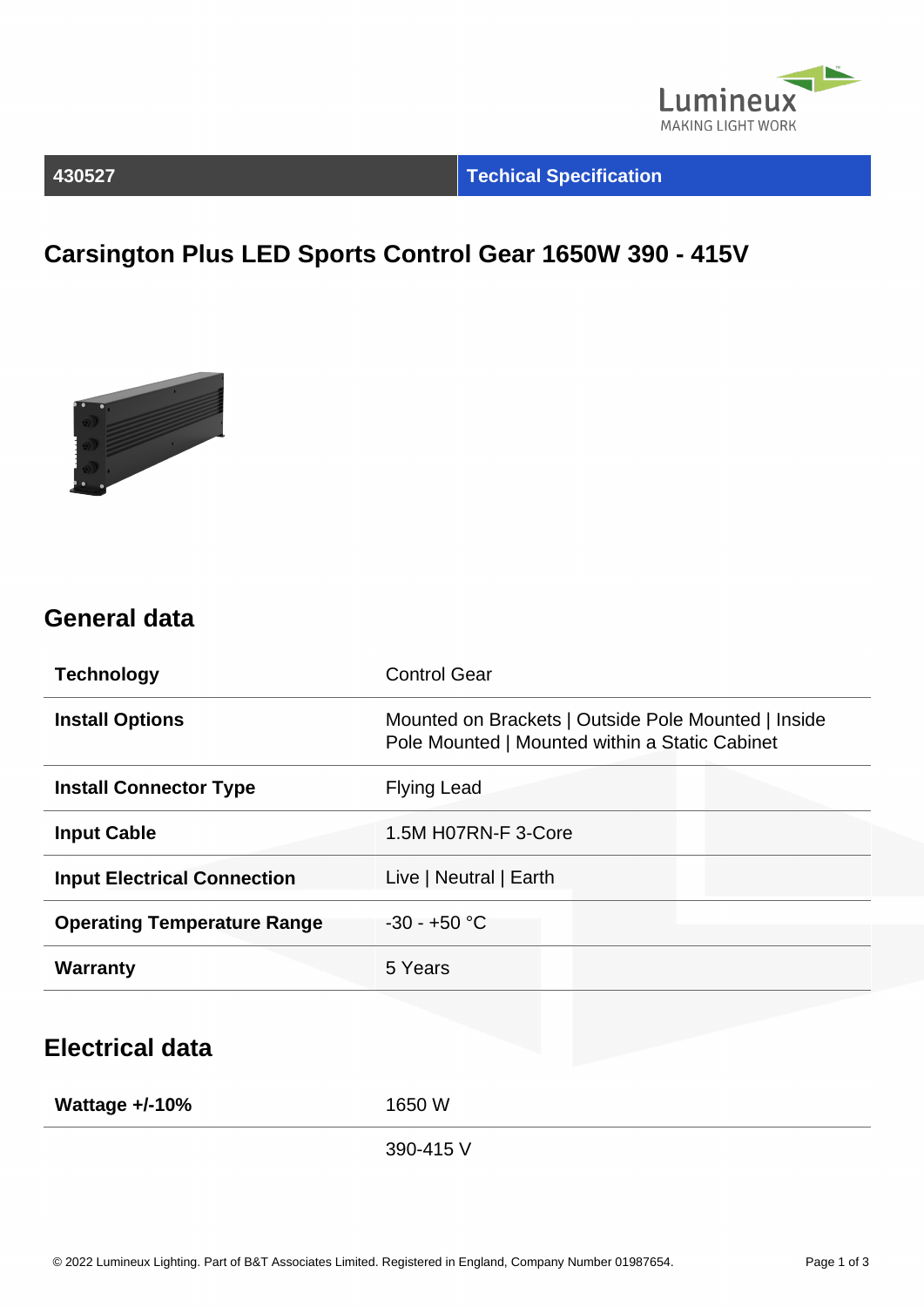#### **Mains voltage**

| <b>Electrical protection</b>      | Class I      |
|-----------------------------------|--------------|
| <b>Driver Output</b>              | 268 V        |
| <b>Driver Output Current</b>      | 5250 mA      |
| <b>Control Gear Type CC or CV</b> | CC           |
| <b>Dimmable</b>                   | <b>NO</b>    |
| <b>Driver Brand</b>               | Inventronics |
| <b>Inrush Current</b>             | 20.4 A       |
| <b>Nominal Frequency</b>          | 50/60 Hz     |
| <b>Surge Protection</b>           | 20 kV        |

## **Physical Data**

| <b>Housing Colour</b>         | <b>Black RAL9005</b>                                   |  |
|-------------------------------|--------------------------------------------------------|--|
| <b>Body Material</b>          | Aluminium with AkzoNobel anti-corrosive powder coating |  |
| <b>Driver Housing</b>         | Aluminium with AkzoNobel anti-corrosive powder coating |  |
| <b>IP Rating</b>              | 66 IP                                                  |  |
| <b>IK Rating</b>              | 09 IK                                                  |  |
| <b>Nominal Product Length</b> | 767 mm                                                 |  |
| <b>Nominal Product Width</b>  | 186 mm                                                 |  |
| <b>Nominal Product Height</b> | 120 mm                                                 |  |
| Weight                        | $15$ kg                                                |  |

# **Packaging**

| <b>Single Packaging type</b> |  |  |
|------------------------------|--|--|
|------------------------------|--|--|